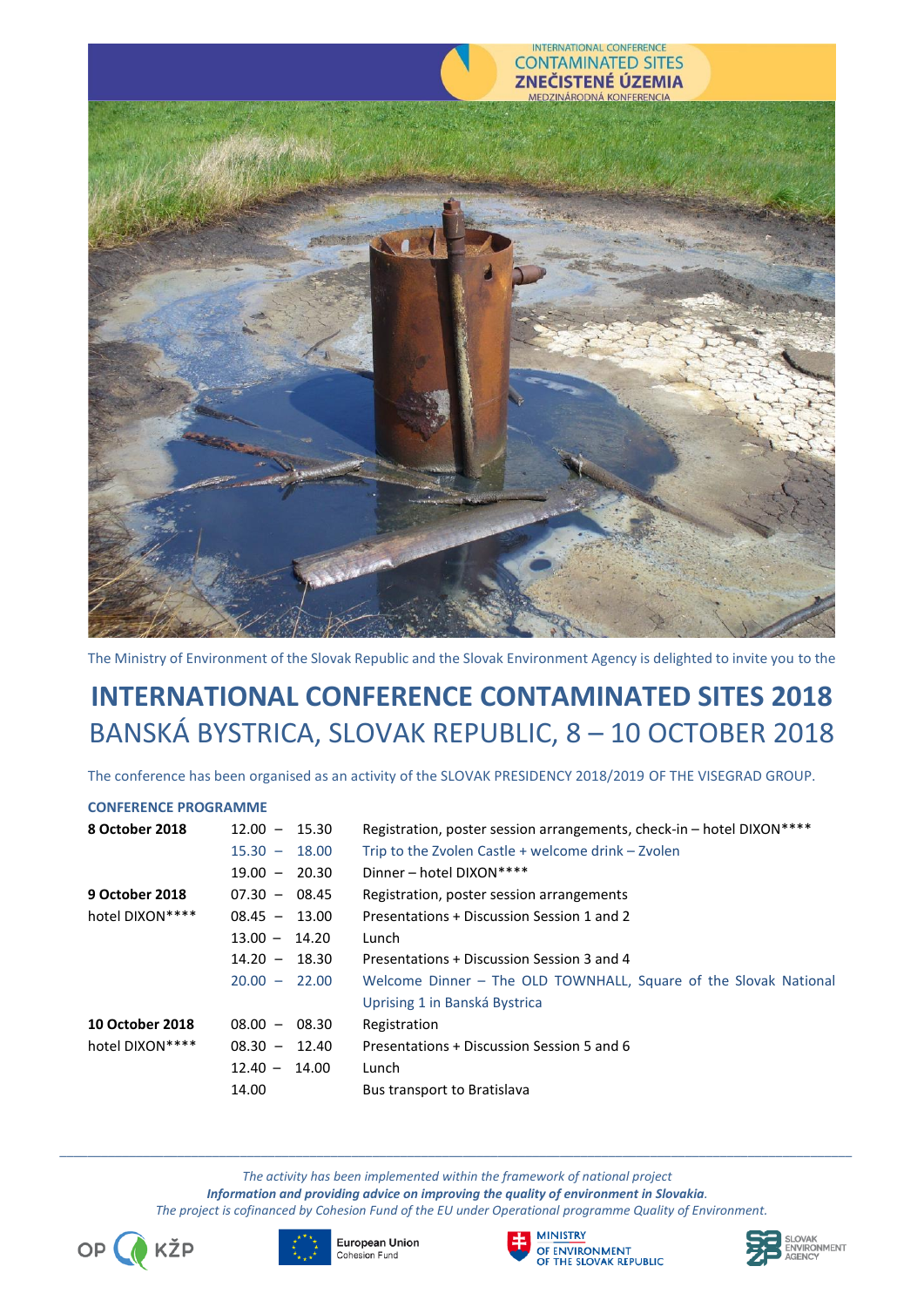

### **CONFERENCE VENUE AND ACCOMMODATION**

Accommodation is being provided in the hotel DIXON \*\*\*\*, Svermova 32 in Banská Bystrica, where is the conference venue, too: https://dixonresort.sk/

Accommodation expenses are covered by the organizers for 2 nights per registered person (check-in 8 October 2018, check-out 10 October 2018). For further information and for making requests, please contact our event agency staff – info@agency4academy.sk

#### **WELCOME DINNER**

is being held in The OLD TOWNHALL, Square of the Slovak National Uprising 1 in Banská Bystrica, Slovakia. Please take your badge, which is a part of your conference kit, with.



### *http://eng.banskabystrica.sk/*

### **TRANSPORT**

Transport costs are not covered by organizers. Transport to and from the conference venue is at conference participants' own expense.

Free bus transport to Bratislava is being provided (on request only) on 10 October 2018 at 14.00 (2. 00 p. m.) – info@agency4academy.sk

The bus for Bratislava airport and Bus station Nivy is leaving from the hotel DIXON\*\*\*\*.









The conference is GRATIS for confirmed registered participants – there are fully covered conference expenses such as accommodation for 2 nights, conference kit, scientific programme, conference proceedings, meals and a trip during the conference within its programme.

#### **CONTACTS**

Elena Bradiaková AGENCY 4 ACADEMY, s. r. o. elena.bradiakova@sazp.sk **info@agency4academy.sk** +421 48 4374 164 +421 907 409 793 **contaminated-sites.sazp.sk**

**MANAGER OF THE CONFERENCE EVENT AGENCY** (transport, accommodation, trip, …)

*The activity has been implemented within the framework of national project Information and providing advice on improving the quality of environment in Slovakia. The project is cofinanced by Cohesion Fund of the EU under Operational programme Quality of Environment.*









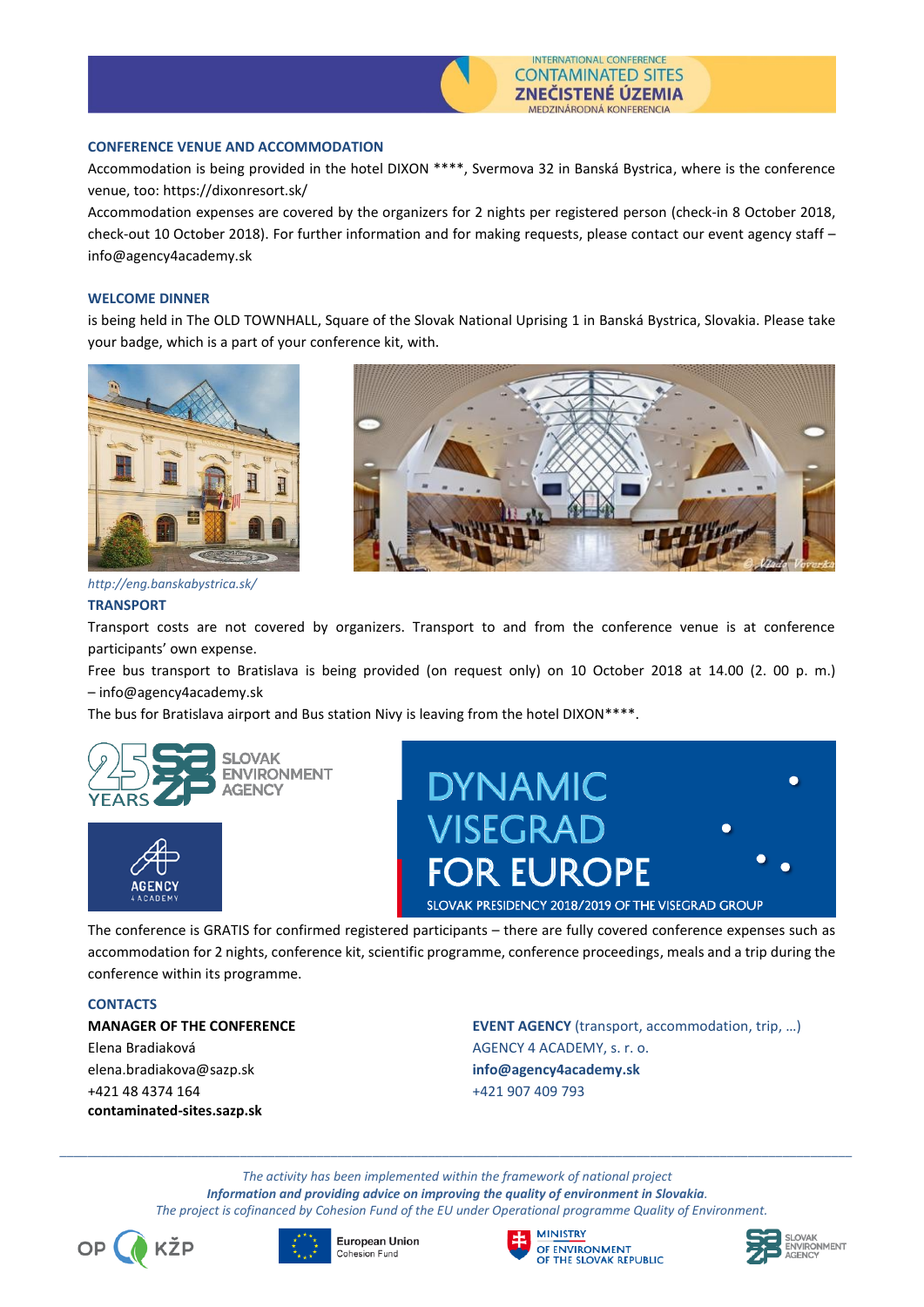# **AGENDA**

### INTERNATIONAL CONFERENCE CONTAMINATED SITES 2018 08 – 10 OCTOBER 2018 • BANSKÁ BYSTRICA • SLOVAKIA

|                | 09 OKTOBER 2018 7.30 - 8.45 |                                                | <b>REGISTRATION, POSTERS ARRANGEMENT</b>                                                                                                                                                 |
|----------------|-----------------------------|------------------------------------------------|------------------------------------------------------------------------------------------------------------------------------------------------------------------------------------------|
|                |                             | $8.45 - 10.40$                                 | <b>SESSION 1</b>                                                                                                                                                                         |
|                |                             |                                                | <b>CHAIR: Vlasta Jánová Slovak Republic + Richard Přibyl Czech Republic</b>                                                                                                              |
| Nr.            | <b>TIME</b>                 | <b>Presenter</b><br>Country                    | <b>PRESENTATION TITLE</b>                                                                                                                                                                |
|                | $8.45 - 9.00$               | <b>WELCOME SPEECH</b>                          | RNDr. Vlasta Jánová, PhD., Ministry of Environment of the Slovak Republic<br>RNDr. Richard Müller, PhD., Slovak Environment Agency                                                       |
| 1              | $9.00 - 9.20$               | Vlasta Jánová<br><b>Slovak Republic</b>        | CONTAMINATED SITES IN SLOVAKIA -<br><b>CURRENT RESEARCH AND REMEDIATION PROJECTS</b>                                                                                                     |
| $\overline{2}$ | $9.20 - 9.40$               | <b>Richard Přibyl</b><br><b>Czech Republic</b> | CONTAMINATED SITES IN THE CZECH REPUBLIC - PRESENT<br>STATE AND PERSPECTIVE                                                                                                              |
| 3              | $9.40 - 10.00$              | Gábor Hasznos<br><b>Hungary</b>                | CONTAMINATED SITES IN HUNGARY - PRESENT STATE<br><b>AND PERSPECTIVE</b>                                                                                                                  |
| 4              | $10.00 - 10.20$             | <b>Grzegorz Siebielec</b><br>Poland            | CONTAMINATED SITES IN POLAND - PRESENT STATE<br><b>AND PERSPECTIVE</b>                                                                                                                   |
| 5              | $10.20 - 10.40$             | <b>Soline Mourmant</b><br><b>Belgium</b>       | DEVELOPMENT OF DATABASE AND PROTOCOLS TO SELECT<br>PHYSICAL, CHEMICAL AND TOXICOLOGICAL PARAMETERS FOR<br>ALMOST 280 POLLUTANTS IN WALLONIA (BELGIUM)                                    |
|                |                             | $10.40 - 11.00$                                | <b>COFFEE BREAK</b>                                                                                                                                                                      |
|                |                             | $11.00 - 13.00$                                | <b>SESSION 2</b>                                                                                                                                                                         |
|                |                             |                                                | <b>CHAIR: Yuliya Vystavna</b> Czech Republic + Jakub Kostecki Poland                                                                                                                     |
| 6              | $11.00 - 11.20$             | <b>Marco Falconi</b><br><b>Italy</b>           | ITALIAN SOIL GAS GUIDELINE 2018                                                                                                                                                          |
| 7              | $11.20 - 11.40$             | Yuliya Vystavna<br><b>Czech Republic</b>       | TRANSBOUNDARY LOADING OF PRIORITY SUBSTANCES<br>AND EMERGING COMPOUNDS FROM CONTAMINATED<br>WASTEWATERS: RISK FOR FULFILMENT THE REQUIREMENTS<br>OF EU WATER DIRECTIVE                   |
| 8              | $11.40 - 12.00$             | Andrzej Greinert<br>Poland                     | HISTORICAL AND CONTEMPORARY SOIL POLLUTION<br>IN THE CITY OF ZIELONA GÓRA (POLAND)                                                                                                       |
| 9              | $12.00 - 12.20$             | Jozef Kobza<br><b>Slovak Republic</b>          | <b>CURRENT STATE OF MAIN RISK ELEMENTS</b><br>IN AGRICULTURAL SOILS OF SLOVAKIA                                                                                                          |
| 10             | $12.20 - 12.40$             | Lilit Sahakyan<br>Armenia                      | CONTAMINATION ISSUES OF ARMENIAN'S MINING SITES                                                                                                                                          |
| 11             | $12.40 - 13.00$             | <b>Nosir Shukurov</b><br>Uzbekistan            | DISTRIBUTION, MINERAL FORMS, AND BIOAVAILABILITY<br>OF HEAVY METALS IN SOILS, THEIR IMPACTS ON SOIL<br>BIOGEOCHEMICAL PROPERTIES (ANGREN-ALMALYK MINING-<br>INDUSTRIAL AREA, UZBEKISTAN) |
|                |                             | $13.00 - 14.20$                                | <b>LUNCH</b>                                                                                                                                                                             |

*The activity has been implemented within the framework of national project Information and providing advice on improving the quality of environment in Slovakia. The project is cofinanced by Cohesion Fund of the EU under Operational programme Quality of Environment.*









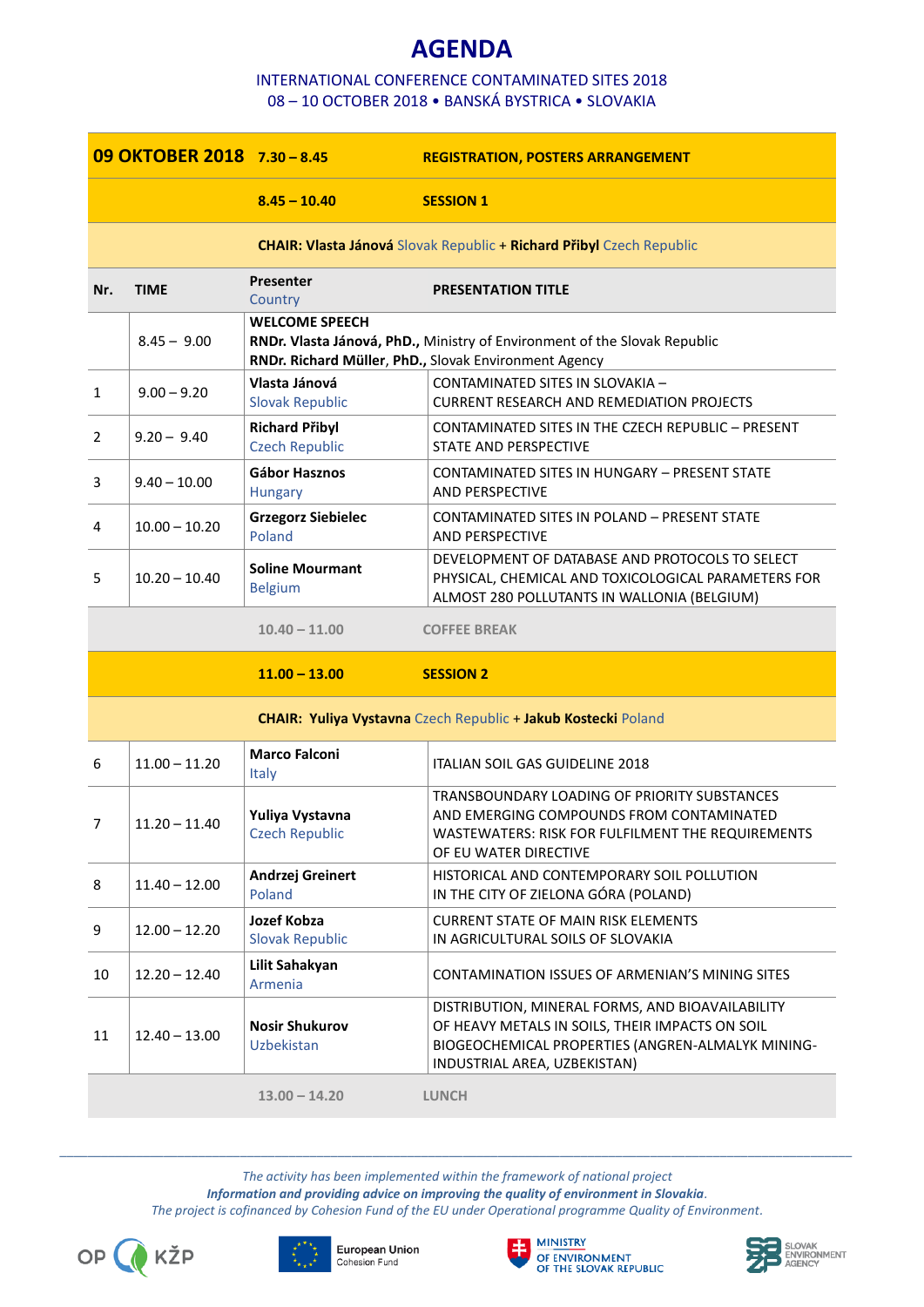

|    |                 | $14.20 - 16.20$<br><b>SESSION 3</b>            |                                                                                                                                                                                                                                                            |
|----|-----------------|------------------------------------------------|------------------------------------------------------------------------------------------------------------------------------------------------------------------------------------------------------------------------------------------------------------|
|    |                 |                                                | <b>CHAIR: Claudia Neculau Belgium + Karel Waska Czech Republic</b>                                                                                                                                                                                         |
| 12 | $14.20 - 14.40$ | <b>Meshari Almutairi</b><br><b>Kuwait</b>      | <b>VERMIREMEDIATION STRATEGY FOR REMEDIATION</b><br>OF KUWAITI OIL CONTAMINATED SOIL                                                                                                                                                                       |
| 13 | $14.40 - 15.00$ | <b>Karel Waska</b><br><b>Czech Republic</b>    | CHEMICAL AND BIOLOGICAL REMEDIATION<br>OF KUWAIT GROUNDWATER AFTER THE GULF WAR:<br><b>LABORATORY TESTING</b>                                                                                                                                              |
| 14 | $15.00 - 15.20$ | Giovanni Preda<br>Italy                        | CASE HISTORIES OF CONTAMINATED SITES REMEDIATION AND<br>SEDIMENT MANAGEMENT IN ITALY:<br><b>TECHNOLOGY AND RESULTS</b>                                                                                                                                     |
| 15 | $15.20 - 15.40$ | Marina Gakhutishvili<br>Georgia                | ARSENIC MINING POLLUTION IN GEORGIA: REMEDIATION<br><b>APPROACHES</b>                                                                                                                                                                                      |
| 16 | $15.40 - 16.00$ | <b>Claudia Neculau</b><br><b>Belgium</b>       | POSIDON - POlluted SIte DecontaminatiON PCP                                                                                                                                                                                                                |
| 17 | $16.00 - 16.20$ | <b>Christoph Noller</b><br><b>Austria</b>      | REMEDIATION AND REVITALIZATION OF TRACE METAL<br>CONTAMINATED GARDEN SOILS USING A SUSTAINABLE EDTA<br><b>WASHING TECHNIQUE</b>                                                                                                                            |
|    |                 | $16.20 - 16.40$                                | <b>COFFEE BREAK</b>                                                                                                                                                                                                                                        |
|    |                 | $16.40 - 18.10$                                | <b>SESSION 4</b>                                                                                                                                                                                                                                           |
|    |                 |                                                |                                                                                                                                                                                                                                                            |
|    |                 |                                                | CHAIR: Katarína Dercová Slovak Republic + Gerhard Soja Austria                                                                                                                                                                                             |
| 18 | $16.40 - 17.00$ | Svetlana Sushkova<br><b>Russian Federation</b> | MONITORING OF PAHS CONTAMINATION<br>IN CONTAMINATED SITES OF ELECTRIC POWER STATION                                                                                                                                                                        |
| 19 | $17.00 - 17.20$ | Zdeněk Suchánek<br><b>Czech Republic</b>       | SPECIFICATION OF THE METHODOLOGY FOR THE REVISION OF<br>CLUES OF CONTAMINATED SITES OBTAINED WITH THE USE OF<br>REMOTE SENSING METHODS, AND PRELIMINARY STATISTICAL<br>DATA ON THE NUMBER AND SPACIAL DISTRIBUTION OF THESE<br>CLUES IN THE CZECH REPUBLIC |
| 20 | $17.20 - 17.40$ | <b>Boris Urbánek</b><br><b>Czech Republic</b>  | INDIRECT METHODS OF POPS CONTAMINATION SPREAD<br>ESTIMATION ON DEPOSITORY SITE NUBARASHEN - ARMENIA                                                                                                                                                        |
| 21 | $17.40 - 18.00$ | Gerhard Soja<br>Austria                        | BIOCHAR APPLICATIONS TO SUPPORT SOIL REMEDIATION                                                                                                                                                                                                           |
| 22 | $18.00 - 18.10$ | <b>Edgars Dimitrijevs</b><br>Latvia            | HIGH RESOLUTION SITE CHARACTERIZATION TOOLS<br>(INCLUDING LIF (LASER-INDUCED FLUORESCENCE)) FOR<br>ASSESSMENT AND REMEDIATION OF CONTAMINATED SITES                                                                                                        |

**20.00 – 22.00 WELCOME DINNER**

*The activity has been implemented within the framework of national project Information and providing advice on improving the quality of environment in Slovakia. The project is cofinanced by Cohesion Fund of the EU under Operational programme Quality of Environment.*









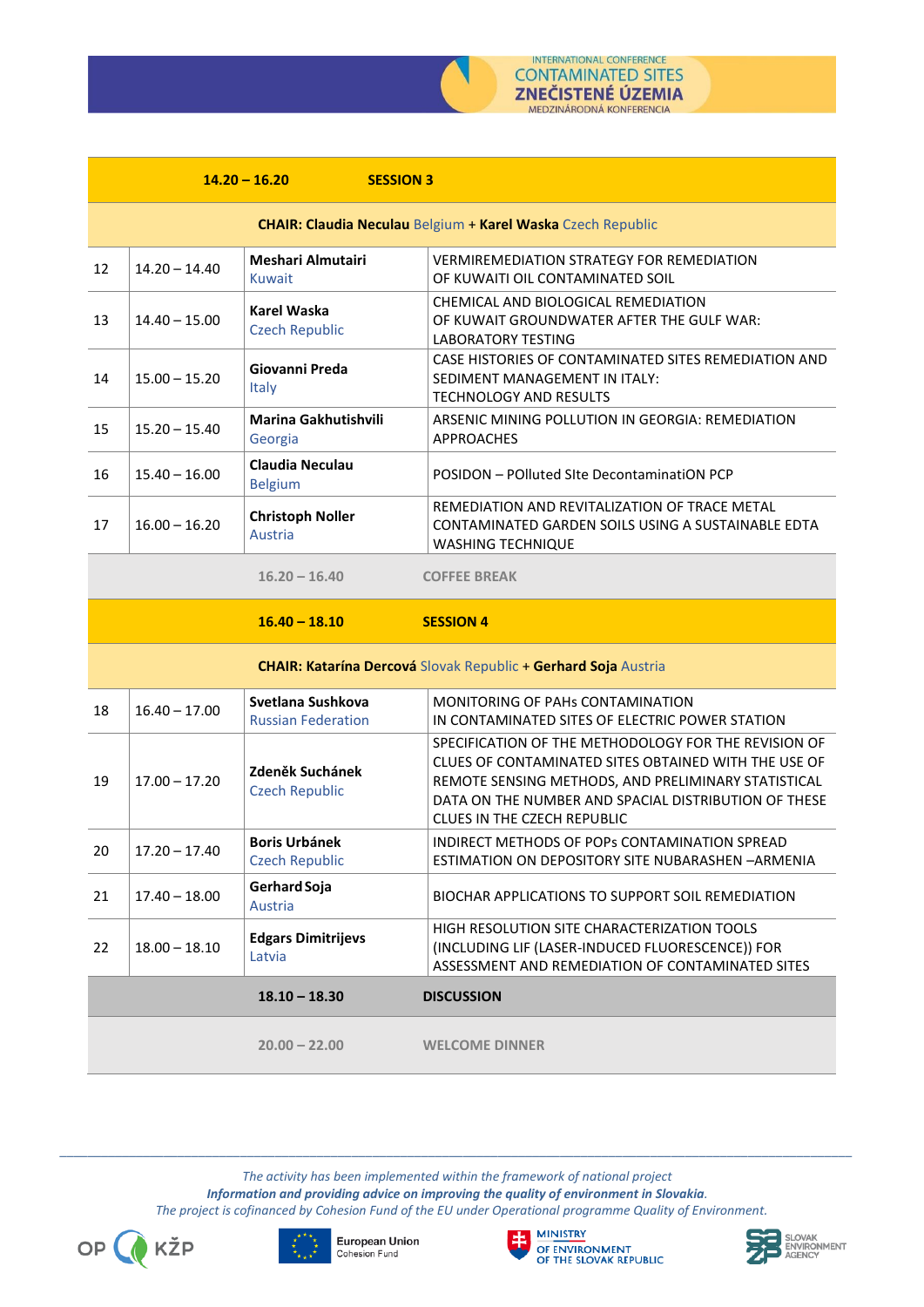# **AGENDA**

### INTERNATIONAL CONFERENCE CONTAMINATED SITES 2018 08 – 10 OCTOBER 2018 • BANSKÁ BYSTRICA • SLOVAKIA

|     | 10 OCTOBER 2018 8.00 - 8.30 |                                                         | <b>REGISTRATION</b>                                                                                                                                                    |
|-----|-----------------------------|---------------------------------------------------------|------------------------------------------------------------------------------------------------------------------------------------------------------------------------|
|     |                             | $8.30 - 10.10$                                          | <b>SESSION 5</b>                                                                                                                                                       |
|     |                             |                                                         | CHAIR: Marie Hechelski France + Leonard Mgbeahuruike United Kingdom                                                                                                    |
| Nr. | <b>TIME</b>                 | <b>Presenter</b><br>Country                             | <b>PRESENTATION TITLE</b>                                                                                                                                              |
| 22  | $8.30 - 8.50$               | <b>Leonid Perelomov</b><br><b>Russia</b>                | ADSORPTION OF HEAVY METALS BY NATURAL<br>AND MODIFIED HUMIC SUBSTANCES                                                                                                 |
| 23  | $8.50 - 9.10$               | Leonard<br><b>Mgbeahuruike</b><br><b>United Kingdom</b> | LEACHING PROFILE OF CONTAMINATED SOIL IN NIGERIA<br>AND ITS POTENTIAL FOR EX SITU REMEDIATION USING<br>DIFFERENT CHELATING AGENTS BY SOIL WASHING                      |
| 24  | $9.10 - 9.30$               | Elena Bocharnikova<br><b>Russia</b>                     | SILICON-BASED APPROACH TO DETOXIFICATION<br>AND PURIFICATION OF CONTAMINATED SITES                                                                                     |
| 25  | $9.30 - 9.50$               | <b>Marie Hechelski</b><br><b>France</b>                 | AN ORIGINAL APPROACH IN GREEN CHEMISTRY:<br>FROM ASSISTED-PHYTOREMEDIATION OF CONTAMINATED<br>SOIL TO UPCYCLING OF PLANT BIOMASS<br>FOR BIOSOURCED CATALYST PRODUCTION |
| 26  | $9.50 - 10.10$              | <b>Tatiana Minkina</b><br><b>Russia</b>                 | COMBINING SELECTIVE SEQUENTIAL EXTRACTIONS<br>AND X-RAY ADSORPTION SPECTROSCOPY<br>FOR Zn SPECIATION IN SPOLIC TECHNOSOLS                                              |
|     |                             | $10.10 - 10.40$                                         | <b>COFFEE BREAK</b>                                                                                                                                                    |
|     |                             | $10.40 - 12.20$                                         | <b>SESSION 6</b>                                                                                                                                                       |
|     |                             |                                                         | <b>CHAIR: Adeline Janus France + Zdeněk Suchánek Czech Republic</b>                                                                                                    |
| 27  | $10.40 - 11.00$             | Davit Pipoyan<br>Armenia                                | RISK ASSESSMENT OF Cu AND Mo EXPOSURE<br>THROUGH CONSUMPTION OF VEGETABLES GROWN UNDER<br>THE IMPACT OF KAJARAN'S MINING COMPLEX                                       |
| 28  | $11.00 - 11.20$             | Ivan Alekseev<br>Russia                                 | TRACE ELEMENTS CONCENTRATION IN SELECTED URBAN<br>SOILS OF THE RUSSIAN ARTIC                                                                                           |
| 29  | $11.20 - 11.40$             | <b>Adeline Janus</b><br><b>France</b>                   | INFLUENCE OF TWO AMENDMENTS ON PHYTO-<br>AND SANITARY AVAILABILITY OF METALS IN HIGHLY<br>CONTAMINATED SOILS: A GREENHOUSE STUDY                                       |
| 30  | $11.40 - 12.00$             | Palaniswamy<br><b>Thangavel</b><br>India                | ROLE OF HYPERACCUMULATORS IN PHYTOMANAGEMENT<br>OF METAL CONTAMINATED SITES                                                                                            |
| 31  | $12.00 - 12.20$             | Van Xuan Nguyen<br>France                               | IMPORTANCE OF ENVIRONMENTAL AND TOXICOLOGICAL<br>AVAILABILITIES OF Cd AND Pb IN MANAGEMENT<br>OF DREDGED SEDIMENTS                                                     |
|     |                             | $12.20 - 12.40$                                         | DISCUSSION/CONCLUSION                                                                                                                                                  |
|     |                             | $12.40 - 14.00$                                         | <b>LUNCH</b>                                                                                                                                                           |

*\_\_\_\_\_\_\_\_\_\_\_\_\_\_\_\_\_\_\_\_\_\_\_\_\_\_\_\_\_\_\_\_\_\_\_\_\_\_\_\_\_\_\_\_\_\_\_\_\_\_\_\_\_\_\_\_\_\_\_\_\_\_\_\_\_\_\_\_\_\_\_\_\_\_\_\_\_\_\_\_\_\_\_\_\_\_\_\_\_\_\_\_\_\_\_\_\_\_\_\_\_\_\_\_\_\_\_\_\_\_\_\_\_\_ The activity has been implemented within the framework of national project*

*Information and providing advice on improving the quality of environment in Slovakia. The project is cofinanced by Cohesion Fund of the EU under Operational programme Quality of Environment.*









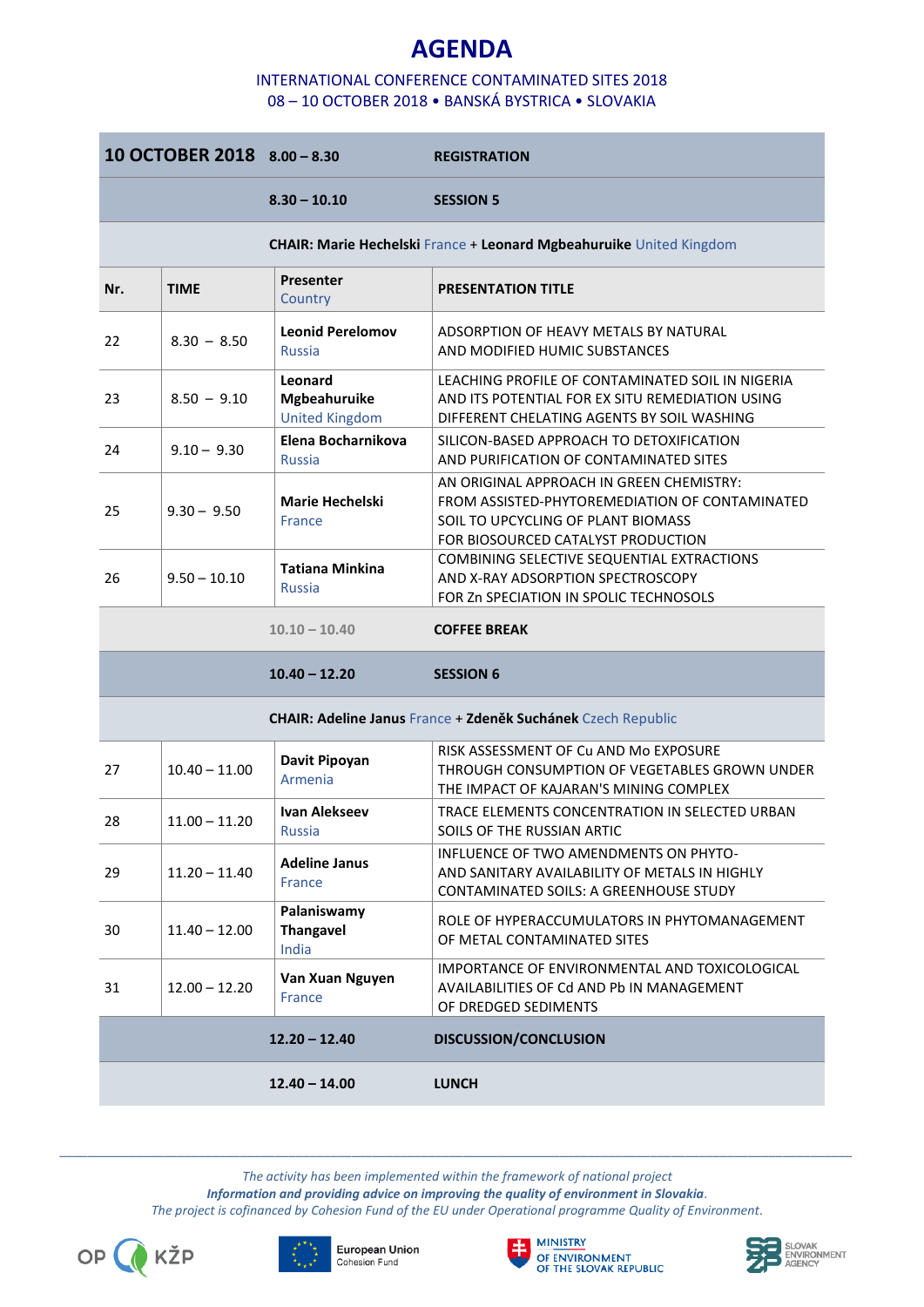

## **POSTER SESSION**

| 1              | Elena Antonenko<br><b>Russian Federation</b>         | BENZO[A]PYRENE EFFECT ON HORDEUM SATIVUM DISTICHUM<br>WITHIN ARTIFICIAL SOIL POLLUTION                                                                                                              |
|----------------|------------------------------------------------------|-----------------------------------------------------------------------------------------------------------------------------------------------------------------------------------------------------|
|                | <b>Ademir Sergio Ferreira</b>                        |                                                                                                                                                                                                     |
|                | $2  $ de Araujo<br><b>Brazil</b>                     | BACTERIAL COMMUNITY IN SOIL CONTAMINATED WITH CHROMIUM                                                                                                                                              |
| 3              | Agnieszka Baran<br>Poland                            | THE USE OF CHEMICAL INDICATORS AND BIOASSAYS<br>FOR AN ASSESSMENT OF ECOLOGICAL RISK IN CONTAMINATED BOTTOM<br><b>SEDIMENTS</b>                                                                     |
| $\overline{4}$ | <b>Tatiana Bauer</b><br><b>Russian Federation</b>    | CHANGES IN COPPER SPECIATION IN LONG-TERM CONTAMINATED SOIL                                                                                                                                         |
| 5              | Jan Bartoň<br><b>Czech Republic</b>                  | MONITORING OF GROUNDWATER BODY IN DRINI I BARDHË RIVER BASIN IN<br><b>KOSOVO</b>                                                                                                                    |
| 6              | Petr Beneš<br><b>Czech Republic</b>                  | ELLECTRICALLY ENHANCED SUBSURFACE REMEDIATION FULL SCALE<br><b>APPLICATION</b>                                                                                                                      |
| $\overline{7}$ | Viktorija Bezhovska<br>Macedonia                     | EXAMINATION POROSITY OF THE SOIL AND ITS PHYSICO-CHEMICAL<br><b>PROPERTIES</b>                                                                                                                      |
| 8              | Elena Bradiaková<br><b>Slovak Republic</b>           | PROJECTS OF THE SLOVAK ENVIRONMENT AGENCY<br>ON CONTAMINATED SITES                                                                                                                                  |
| 9              | Ondrej Brachtýr<br><b>Slovak Republic</b>            | THE IMPACT OF NATURAL AND SUPPORTED ATTENUATION<br>ON PRECIPITATION OF Fe-OXYHYDROXIDES FROM SURFACE WATERS<br><b>CONTAMINATED BY MINING WATERS</b>                                                 |
| 10             | Marina Burachevskaya<br><b>Russian Federation</b>    | THE LEAD COMPOUNDS IN THE SOIL IN CONDITIONS<br>OF AIR POLLUTION                                                                                                                                    |
| 11             | <b>Blagica Cekova</b><br>Macedonia                   | CONSTRUCTION OF PLANT FOR WASTEWATER TREATMENT                                                                                                                                                      |
| 12             | Gianina Elena Damian<br>Romania                      | PRELIMINARY INVESTIGATIONS REGARDING THE POTENTIAL OF HUMIC<br>SUBSTANCES TO EXTRACT NICKEL FROM CONTAMINATED SOIL                                                                                  |
| 13             | Katarína Dercová<br><b>Slovak Republic</b>           | BIOREMEDIATION OF POLYCHLORINATED BIPHENYLS (PCBs): INTEGRATION<br>OF BIOTECHNOLOGY AND NANOTECHNOLOGY APPROACHES                                                                                   |
| 14             | <b>Alexey Fedorenko</b><br><b>Russian Federation</b> | MORPHOLOGY AND ULTRASTRUCTURE OF SPRING BARLEY (HORDIUM<br>SATIVUM) GROWN IN CONDITIONS OF CONTAMINATED<br>AND BIOREMEDIATED SOILS                                                                  |
| 15             | Ali Hamidian<br><b>Iran</b>                          | APPLICATION OF COMBINED LANDFARMING-PHYTOREMEDIATION<br>FOR THE PURPOSE OF RECLAMATION OF SOILS CONTAMINATED<br>BY PETROLEUM, CASE STUDY OF TEHRAN OIL REFINERY                                     |
| 16             | <b>Viktor Chaplygin</b><br><b>Russian Federation</b> | THE IMPACT OF TECHNOGENIC POLLUTION ON HERBACEOUS PLANT<br><b>COMMUNITIES</b>                                                                                                                       |
| 17             | Nora Jantáková<br><b>Slovak Republic</b>             | OBSERVATIONS FROM THE MONITORING OF ENVIRONMENTAL BURDENS OF<br>THE CHEMIKA AND GUMON PLANTS IN BRATISLAVA, SLOVAKIA                                                                                |
| 18             | Filip Jovanovski<br>Macedonia                        | APPLICATION OF LICHENES IN THE ENVIRONMENT                                                                                                                                                          |
| 19             | Andrea Kałuża-Haładyn<br>Poland                      | COMPARISON OF THE DYNAMICS OF SELECTED PHYSICAL<br>AND PHYSICOCHEMICAL PROPERTIES DURING COMPOSTING<br>OF WASTES PRODUCED FROM SOLID MUNICIPAL WASTES<br>AND BIOMASS PRODUCED FROM ENERGETIC PLANTS |

*\_\_\_\_\_\_\_\_\_\_\_\_\_\_\_\_\_\_\_\_\_\_\_\_\_\_\_\_\_\_\_\_\_\_\_\_\_\_\_\_\_\_\_\_\_\_\_\_\_\_\_\_\_\_\_\_\_\_\_\_\_\_\_\_\_\_\_\_\_\_\_\_\_\_\_\_\_\_\_\_\_\_\_\_\_\_\_\_\_\_\_\_\_\_\_\_\_\_\_\_\_\_\_\_\_\_\_\_\_\_\_\_\_\_ The activity has been implemented within the framework of national project*

*Information and providing advice on improving the quality of environment in Slovakia.*

*The project is cofinanced by Cohesion Fund of the EU under Operational programme Quality of Environment.*